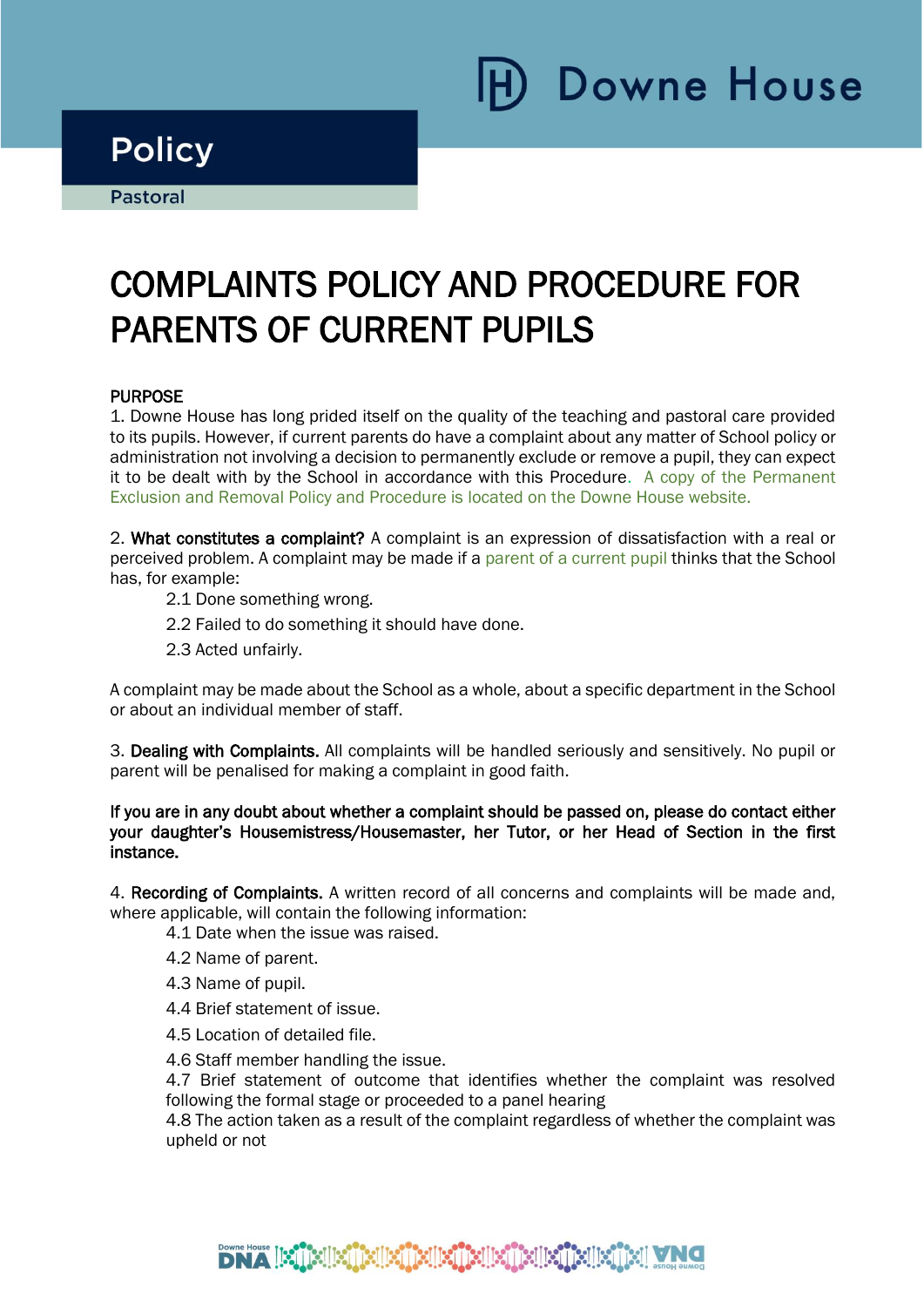#### STAGE 1 PROCEDURE FOR HANDLING COMPLAINTS MADE BY PARENTS INFORMAL RESOLUTION

#### MAKING A COMPLAINT

5. It is hoped that most complaints and concerns will be resolved quickly and informally.

6. All members of staff are encouraged to deal with a parental concern that lies within their area of responsibility. However, if parents have a complaint they should normally contact their daughter's Housemistress/Housemaster, her Tutor or her Head of Section in the first instance. In many cases, the matter will be resolved straightaway to the parents' satisfaction.

7. If the person contacted initially is unable to resolve the matter alone, it may be necessary for them to consult the most appropriate senior member of staff. In the case of a complaint being made to a member of staff that lies outside their remit, they will refer it to the appropriate person having informed the parents that they will be doing so.

8. Parents making a complaint should be aware that they cannot be guaranteed confidentiality as members of staff receiving a complaint are expected to notify the Headmistress, wherever possible, prior to taking action. The Headmistress will share serious complaints with the Chair of Governors. If, however, the complaint is against the Headmistress, parents should make their complaint direct to the Chair of Governors.

#### PROCESS

9. Complaints will be acknowledged as soon as practicable and, at the latest, within 48 hours. Parents will be told what is happening to their concern or complaint and, if a more detailed response is needed, by what date it will be received. The School would, following the acknowledgment of the complaint, expect to make a response within a further 14 working days during term time and 20 working days during the school holidays. In exceptional circumstances, the response may be delayed. Where this is the case, the delay will be explained.

10. After a complaint has been lodged, it will be investigated, and the relevant department or member of staff against whom the complaint has been raised will be given the opportunity to respond. Following investigation, the action plan, which may include an apology, if one has been found to be appropriate, will be explained to the parents and implemented. The results should be reviewed after 14 working days.

11. Should the matter not be resolved totally; or if a satisfactory action plan is not in place, or in the event that the Housemistress/Housemaster, Tutor or Head of Section and the parents fail to reach a satisfactory resolution (normally within a further 14 working days during term time and 20 working days during the School holiday of the acknowledgement of the complaint); then the parents will be advised to proceed with their complaint in accordance with Stage 2 of this procedure.

#### STAGE 2 PROCEDURE FOR HANDLING COMPLAINTS MADE BY PARENTS FORMAL RESOLUTION

12. It is hoped that most complaints can be resolved at Stage 1. However, if a complaint cannot be resolved on an informal basis, parents should put their complaint courteously in writing to the Headmistress. Complaints will be acknowledged within 48 hours of the written complaint being received.

13. On receipt of the written complaint, the following procedure will be followed:

13.1 If she has not been involved at Stage 1, the Headmistress (or her appointed representative) will, in most cases, speak to the parents normally within 14 working days of acknowledging the complaint during term time (20 working days during the School holiday) to discuss the matter and, after considering the complaint, attempt to reach a resolution.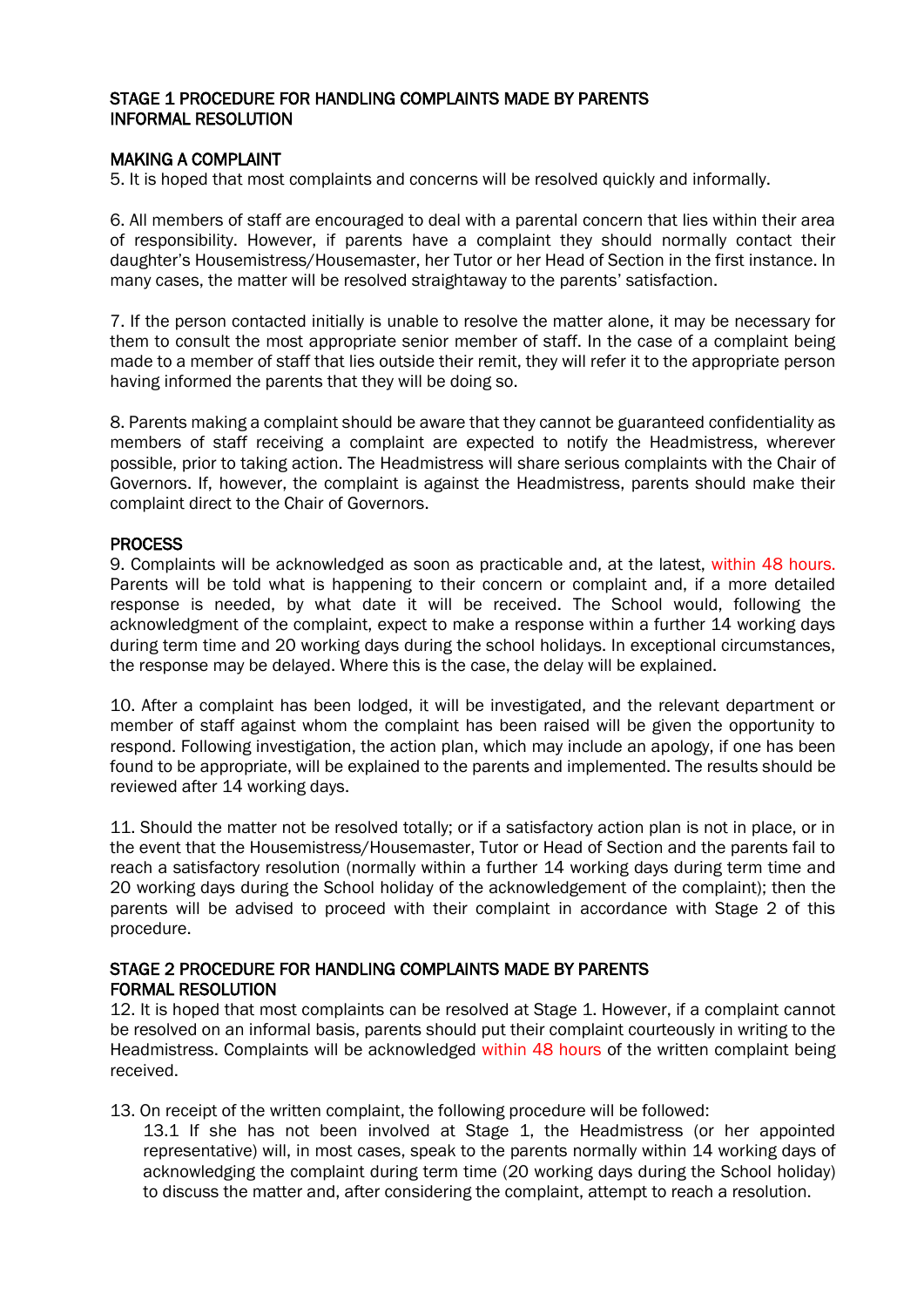13.2 If the Headmistress has been involved at Stage 1, the procedure will be that she refers the matter to the Chair of Governors (and informs the parents that this stage has been reached), in which case the Chair of Governors (or his appointed representative) will speak to the parents in most cases within 14 working days of acknowledging the complaint during term time (and 20 working days during the School holiday) to discuss the matter and, after considering the complaint, attempt to reach a resolution.

13.3 In circumstances where the complaint seems to the parents to have been mishandled by the Headmistress, the parents will be able to write directly to the Chair of Governors, who will follow the same steps set out above.

It may be necessary for the Head/Chair of Governors to carry out further investigations, and written records of all meetings and interviews held in relation to the complaint will be kept.

14. Once the Headmistress/Chair of Governors is satisfied that, so far as is practicable, all of the relevant facts have been established, a decision will be made and parents will be informed of this decision in writing. The Headmistress/Chair of Governors will also give reasons for the decision. The School would, following the acknowledgment of the complaint, expect to make a response within a further 14 working days during term time and 20 working days during the school holidays. In exceptional circumstances, the response may be delayed. Where this is the case, the delay will be explained.

15. If the complaint is against the Headmistress, the Chair will call for a full report from the Headmistress, and for all relevant documents. On the basis of these, the Chair may decide to request a briefing from individual members of staff and will, in most cases, speak to the parents to discuss the matter. Once the Chair is satisfied that, so far as is practicable, all of the relevant facts have been established, a decision will be made and parents will be informed of this decision in writing, with reasons given for the decision.

16. If, following receipt of the Headmistress's or the Chair's decision, the parents are still not satisfied with the decision, they may request a meeting with the Headmistress or the Chair at a mutually convenient time. If, after the meeting with the Chair or the Headmistress, parents remain dissatisfied with the decision, they should proceed to Stage 3 of this Procedure.

17. The School would, following the acknowledgment of the complaint, expect to make a response within a further 14 working days during term time and 20 working days during the school holidays. In exceptional circumstances, the response may be delayed. Where this is the case, the delay will be explained.

#### STAGE 3 PROCEDURE FOR HANDLING COMPLAINTS MADE BY PARENTS APPEAL PANEL HEARING

18. If parents seek to invoke Stage 3 (following a failure to reach an earlier resolution), they will be referred to the appropriate Governor who has been appointed by the Governors to call hearings of the Appeal Panel. A Governor, on behalf of the Panel, will then acknowledge the complaint within 48 hours and schedule a hearing to take place as soon as practicable and normally within 14 working days (20 working days during the School holiday). The matter will then be referred to the Appeal Panel for consideration.

19. The panel hearing will take place unless the parent later indicates that they are now satisfied and do not wish to proceed further. The panel hearing should, therefore, proceed not withstanding that the parent may subsequently decide not to attend. If necessary, the panel should consider the parent's complaint in his/her absence and issue findings on the substance of the complaint thereby bringing the matter to a conclusion.

20. The Panel will consist of three people who were not directly involved in the matters detailed in the complaint. This will normally be a Governor other than the Chair, who is the Convenor; one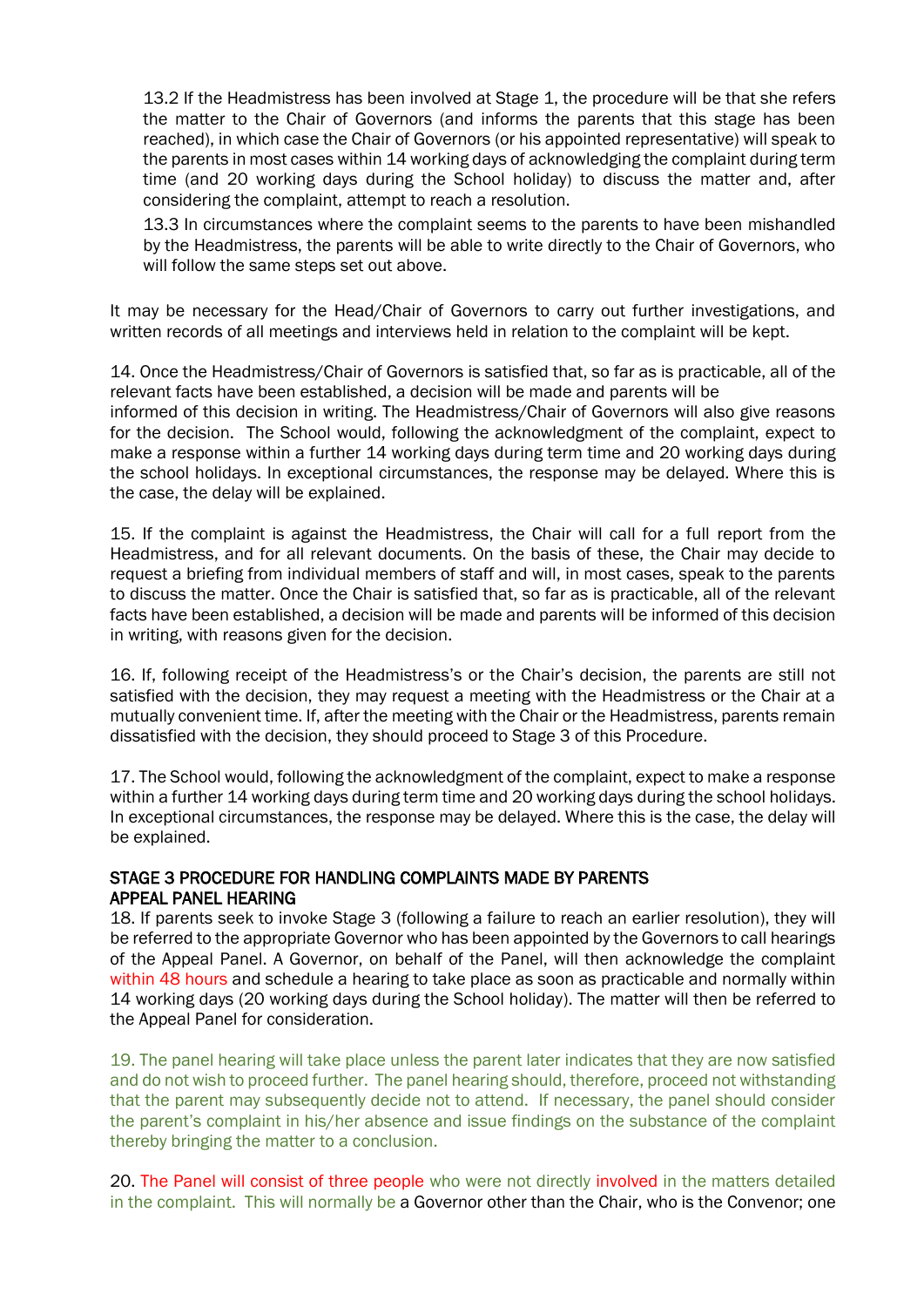other member of the Board, excluding the Chair and one independent advisor who will be independent of the management and running of the School. All of the Panel members will be appointed by the Board of Governors in accordance with DfE guidance.

21. The parents may be accompanied to the hearing by one other person. This may be a relative or friend. Legal representation is not appropriate.

22. The parents and the Headmistress/Chair of Governors will be asked in advance of the meeting whether there are any papers they would like to have considered at the meeting, bearing in mind the need for all to keep the proceedings confidential. The papers will be copied and distributed before the meeting. A sufficient amount of time will be committed to the meeting and, if possible, the Panel will resolve the parents' complaint immediately without the need for further investigation.

23. The School will accommodate parental availability for dates and for considering comments concerning panel composition as far as practically possible.

24. Where further investigation is required, the Panel will decide how it should be carried out. After due consideration of all facts they consider relevant, and normally within 14 working days (20 working days during the School holiday) of the Hearing, the Panel will reach a decision and may also make recommendations. The Panel's findings and, if appropriate, any recommendations will be sent in writing to the parents, the Headmistress, the Governors and, where relevant, the person against whom the complaint has been made. A copy of the findings of the panel and recommendations will be available for inspection on the school premises. The Headmistress holds these findings.

25. The decision of the Panel will be final.

26. An electronic complaints register will be held on the School's MIS system. A record of the number of complaints registered in the previous 12 months will be kept and will be made available on the website.

27. The Headmistress and Deputy will review the complaints registered at the end of each term.

28. Parents can be assured that all concerns and complaints will be treated seriously and confidentially. Correspondence, statements and records relating to individual complaints will be kept confidential except: where the Secretary of State or a body conducting an inspection under section 108 or 109 of the 2008 Act requests access to them.

29. If they are dissatisfied with this procedure, parents do have the option to contact a representative from ISI (the Independent Schools Inspectorate) on 0207 600 0100 or email at info@isi.net

#### SUPPLEMENTARY GUIDANCE FOR PARENTS

Downe House welcomes suggestions and comments from parents, and takes seriously complaints and concerns they may raise. A complaint will be treated as an expression of genuine dissatisfaction that needs a response. We wish to ensure that:

- Parents wanting to make a complaint know how to do so.
- We respond to complaints within a reasonable time and in a courteous and efficient way.
- Parents are reassured that we listen to them and take complaints seriously.
- We take action where appropriate.

#### How should I complain?

Please follow the procedure set out above.